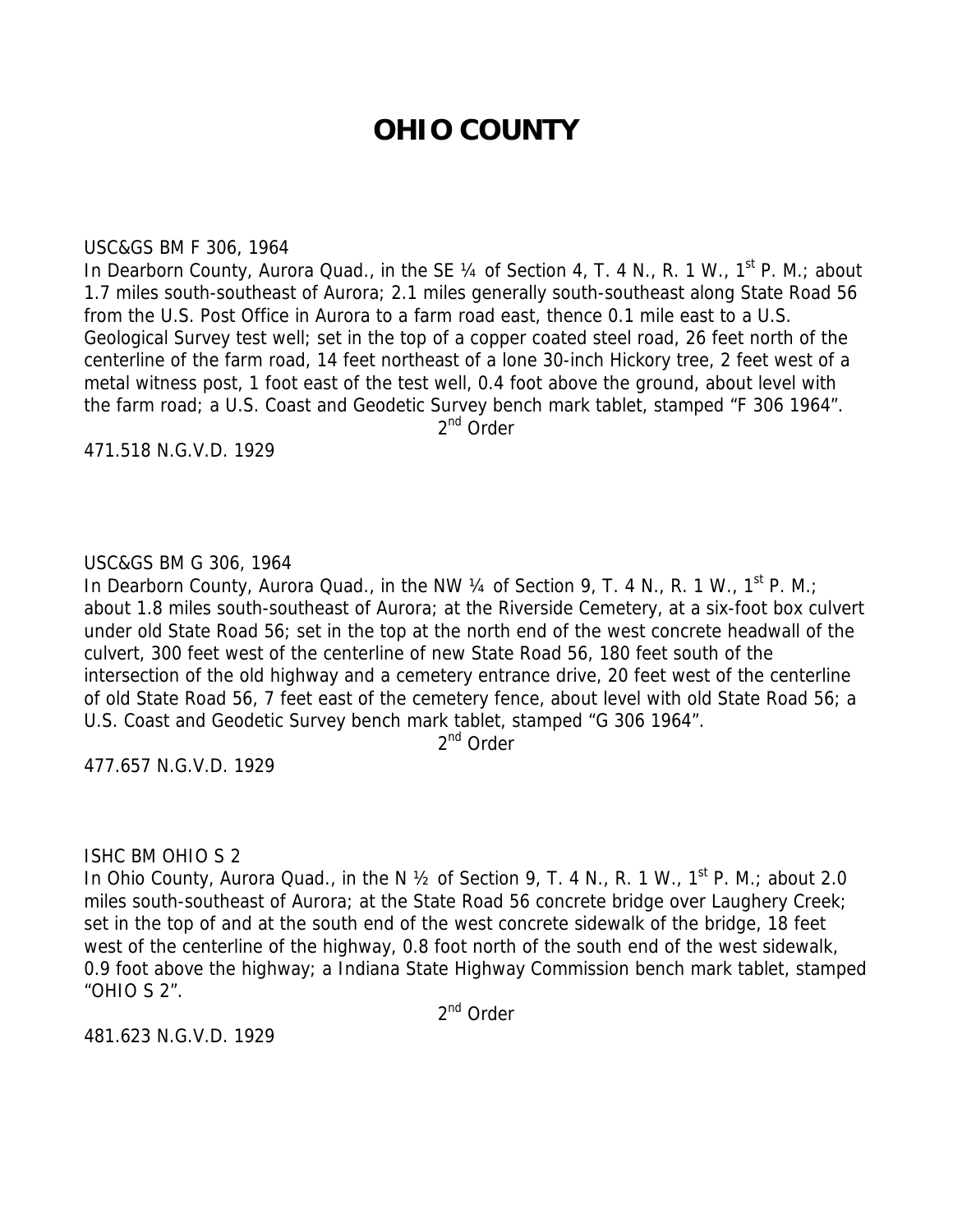## IFC&WRC BM OHI 1, 1965

In Ohio County, Aurora Quad., in the W  $\frac{1}{2}$  of Section 9, T. 4 N., R. 1 W., 1<sup>st</sup> P. M.; about 2.5 miles south-southeast of Aurora; at the Old State Road 56 single-span steel truss bridge over Laughery Creek; set in the top of and at the south end of the west concrete wing wall of the bridge, 12 feet west of the centerline of the highway, 1 foot east of the east end of the wing wall, 0.7 foot above the highway; a Indiana Flood Control and Water Resources Commission bronze bench mark tablet, stamped "OHI 1 1965".

2<sup>nd</sup> Order

477.695 N.G.V.D. 1929

## IFC&WRC TBM LC 1, 1965

In Ohio County, Aurora Quad., in the NW  $\frac{1}{4}$  Section 9, T. 4 N., R. 1 W., 1<sup>st</sup> P. M.; about 2.7 miles southeast of Aurora; at the intersection of Old State Road 56 and Hartford Pike Road; set in the north side of a 25-inch tree, in a lot surrounded by a barn and 2 wooden shacks, 160 feet northeast of the northwest corner of Fisk's General Store, 30 feet southeast of the centerline of Old State Road 56, 0.6 foot above the ground, about level with the highway; a railroad spike driven through an aluminum tag, stamped "TBM LC 1 1965".

2<sup>nd</sup> Order

485.765 feet N.G.V.D. 1929

# IFC&WRC BM OHI 2, 1965

In Ohio County, Aurora Quad., in the NE 1/4 Section 17, T. 4 N., R. 1 W., 1st P. M.; about 3.0 miles south of Aurora; about 0.7 mile along Hartford Pike Road from its intersection with Old State Road 56 southwest to a private road leading to Laughery Creek; set in the top of a concrete post, 16 feet southeast of the centerline of Hartford Pike Road, 13 feet southwest of the extended centerline of the private road, 2.0 feet northwest of a power pole, 0.3 foot above the ground; a Indiana Flood Control and Water Resources Commission bench mark tablet, stamped "OHI 2 1965".

2<sup>nd</sup> Order

488.047 feet N.G.V.D. 1929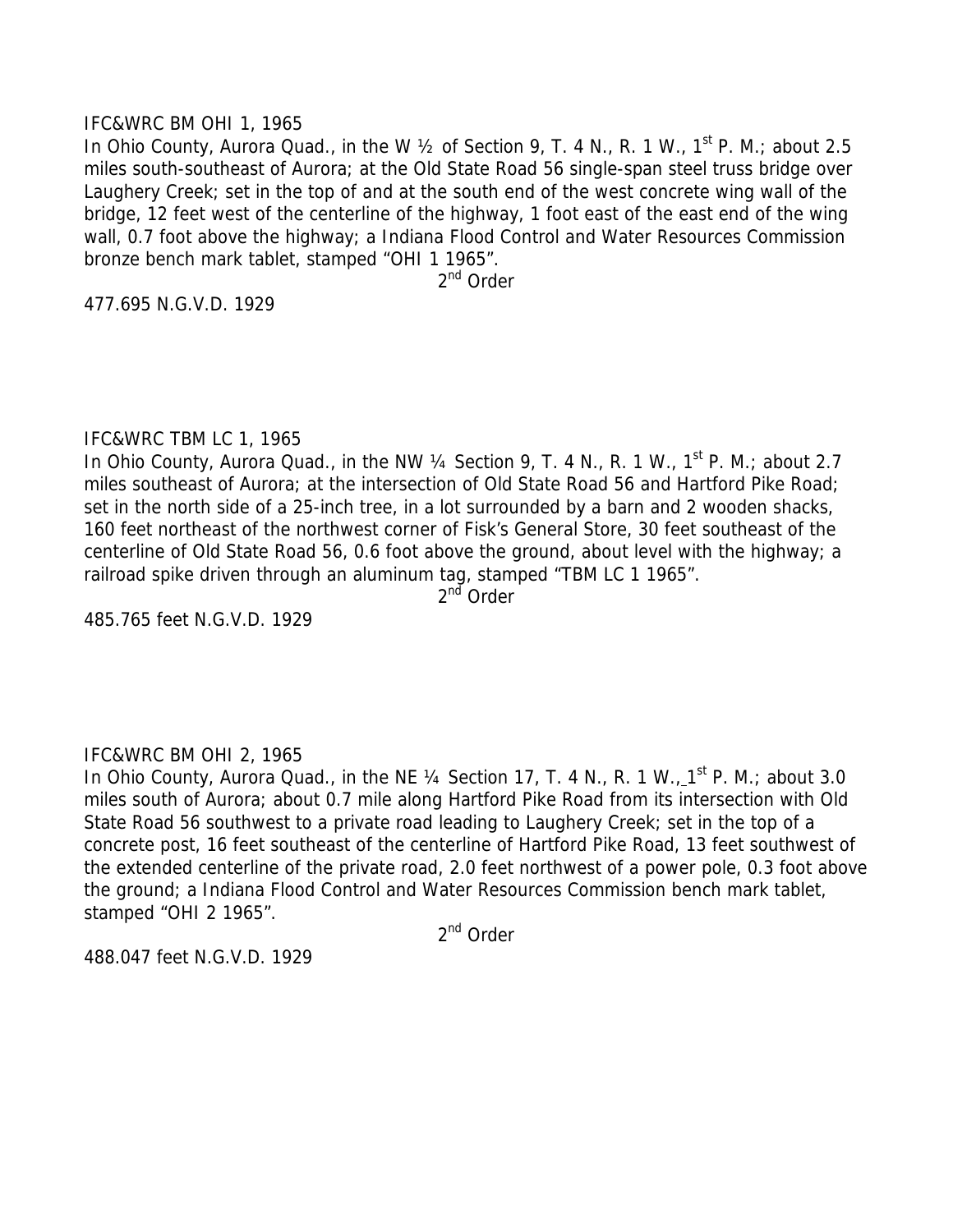## IFC&WRC TBM LC 2, 1965

In Ohio County, Aurora Quad., in the NW 1/4 of Section 17, T. 4 N., R. 1 W., 1<sup>st</sup> P. M.; about 3.0 miles south of Aurora; about 1.7 miles southwest along Hartford Pike Road from its "T" road intersection with Old State Road 56 to the E. Stolhowlett residence; set in the west side of a 21-inch tree, 230 feet northwest of the E. Stolhowlett mailbox, 10 feet northeast of the centerline of the road, 1.0 foot below the road; a railroad spike driven through an aluminum tag, stamped "TBM LC 2 1965".

2<sup>nd</sup> Order

496.131 feet N.G.V.D. 1929

## IFC&WRC BM OHI 3, 1965

In Ohio County, Aurora Quad., in the NE 1/4 of Section 18, T. 4 N., R. 1 W., 1<sup>st</sup> P. M.; about 2.6 miles south of Aurora; about 2.0 miles generally southwest along Hartford Pike Road from its "T" road intersection with Old State Road 56 to a twenty-foot concrete bridge over a small stream; set in the top of the southeast concrete wingwall of the bridge, 11 feet south of the centerline of the road, 0.7 foot north of the south end of the top step of the wingwall, 1 foot west of the east face of the wingwall, about level with the road; a Indiana Flood Control and Water Resources Commission bench mark tablet, stamped "OHI 3 1965".

 $2<sup>nd</sup>$  Order

483.785 feet N.G.V.D. 1929

#### IFC&WRC BM OHI 4, 1965

In Ohio County, Aurora Quad., in the SE 1/4 of Section 13, T. 4 N., R. 2 W., 1<sup>st</sup> P. M.; about 3.5 miles southwest of Aurora; 1.7 miles generally northeast along the Hartford Pike Road from the general store in Hartford to a small woods on the northwest side of the road; set in the top of a concrete post, 21 feet northwest of power pole N. TB-56E-78, 0.3 foot above the ground, about level with the road; a Indiana Flood Control and Water Resources Commission bench mark tablet, stamped "OHI 4 1965".

2<sup>nd</sup> Order

493.236 feet N.G.V.D. 1929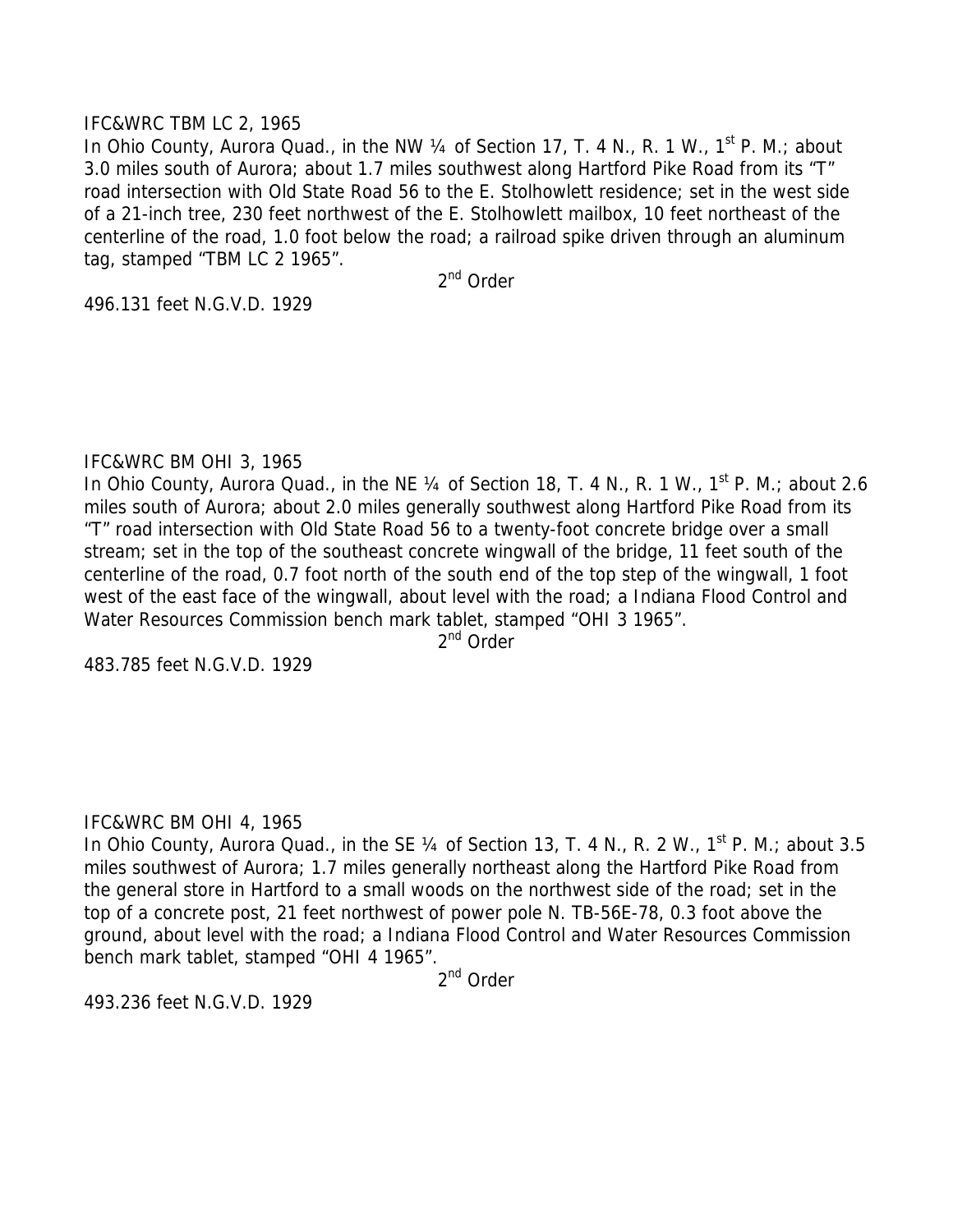## IFC&WRC TBM LC 3, 1965

In Ohio County, Aurora Quad., in the SE 1/4 of Section 13, T. 4 N., R. 2 W., 1<sup>st</sup> P. M.; about 3.6 miles southwest of Aurora; 1.5 miles generally northeast along Hartford Pike Road from the general store in Hartford to an open field on the northwest side of the road; set in the northwest side of a 28-inch tree on a fence line, 21 feet southeast of the centerline of the road, 2 feet above the road, 0.5 foot above the ground; a railroad spike driven through an aluminum tag, stamped "TBM LC 3 1965".

2nd Order

512.647 feet N.G.V.D. 1929

## IFC&WRC BM OHI 5, 1965

In Ohio County, Aberdeen Quad., in the NW  $\frac{1}{4}$  of Section 24, T. 4 N., R. 2 W., 1<sup>st</sup> P. M.; about 0.9 mile northeast of Hartford; 1.1 miles generally northeast along Hartford Pike Road from the general store in Hartford to a twenty-foot concrete bridge over a small stream; set in the top of the south concrete wingwall of the bridge, 11 feet southeast of the centerline of the road, 1 foot east of the west face and 0.5 foot northwest of the southeast end of the top step of the wingwall, 0.3 foot above the road; a Indiana Flood Control and Water Resources Commission bronze bench mark tablet, stamped "OHI 5 1965".

2<sup>nd</sup> Order

482.918 feet N.G.V.D. 1929

# IFC&WRC TBM LC 4, 1965

In Ohio County, Aberdeen Quad., in the W 1/2 of Section 24, T. 4 N., R. 2 W., 1<sup>st</sup> P. M.: about 0.6 mile northeast of Hartford; 0.7 mile generally northeast along the Hartford Pike Road from the general store in Hartford to a small bridge over an unnamed stream; set in the southeast side of a blazed 15-inch trunk of a twin-trunked tree, 120 feet northeast of the bridge, 16 feet northwest of the centerline of the road, 1 foot above the ground, 0.5 foot below the road; a railroad spike driven through an aluminum tag, stamped "TBM LC 4 1965".

2<sup>nd</sup> Order

479.888 feet N.G.V.D. 1929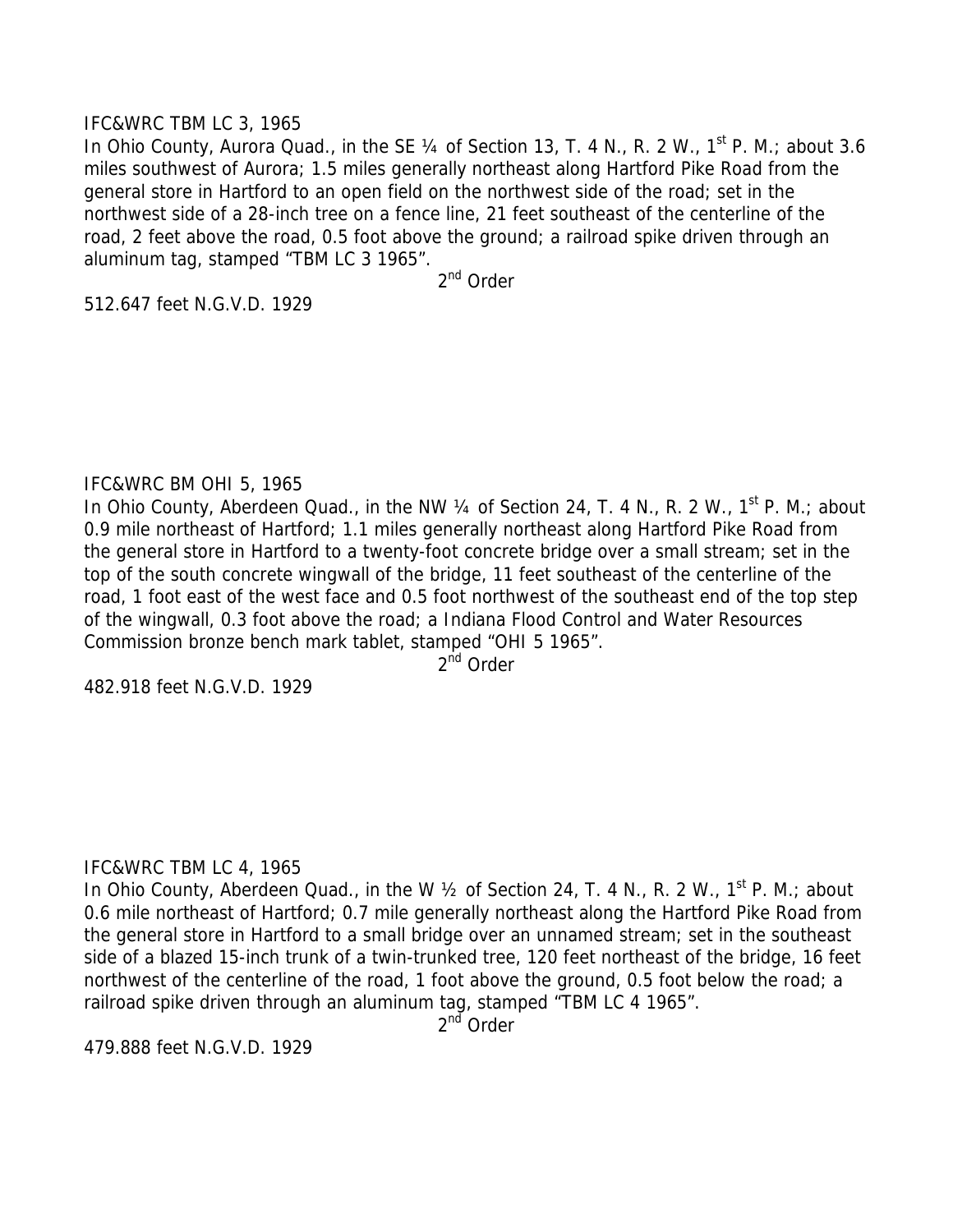#### IFC&WRC BM OHI 6, 1965

In Ohio County, Aberdeen Quad., in the SE 1/4 of Section 23, T. 4 N., R. 2 W., 1<sup>st</sup> P. M.; at Hartford; set in the top of and at the northeast corner of a six-foot square concrete well housing in the back yard of the Glenn G. Wilber residence, 240 feet west of the junction of Hartford Pike and Hartford Ridge Roads, 25 feet south of the centerline of Hartford Pike Road; 2.0 feet above the ground, 3.0 feet above the road; a Indiana Flood Control and Water Resources Commission bench mark tablet, stamped "OHI 6 1965".

2<sup>nd</sup> Order

520.580 feet N.G.V.D. 1929

## IFC&WRC TBM LC 5, 1965

In Ohio County, Aberdeen Quad., in the SE  $\frac{1}{4}$  of Section 22, T. 4 N., R. 2 W., 1<sup>st</sup> P. M.; about 0.7 mile west of Hartford; 0.8 mile west along the Hartford Pike Road from the general store in Hartford to a 21-foot concrete bridge over a small stream; set in the top of and at the west end of the north headwall of the bridge, 10 feet north of the centerline of the road, 0.8 foot east of the west end of the headwall, 3 feet above the ground; a chiseled triangle.

2<sup>nd</sup> Order

479.799 feet N.G.V.D. 1929

## IFC&WRC BM OHI 7, 1965

In Ohio County, Aberdeen Quad., in the SW 1/4 of Section 22, T. 4 N., R. 2 W., 1<sup>st</sup> P. M.; about 1.1 miles west of Hartford; 1.3 miles generally west along the Hartford Pike Road from the general store in Hartford to a forty-foot bridge over a small stream; set in the top of and at the east end of the north concrete bridge seat, 11 feet north of the centerline of the bridge, 0.3 foot south of the north end of the bridge seat, 2 feet below the bridge floor; a Indiana Flood Control and Water Resources Commission bench mark tablet, stamped "OHI 7 1965".

2<sup>nd</sup> Order

474.163 feet N.G.V.D. 1929

## IFC&WRC TBM LC 6, 1965

In Ohio County, Aberdeen Quad., in the SE  $\frac{1}{4}$  of Section 21, T. 4 N., R. 2 W., 1<sup>st</sup> P. M.; about 1.8 miles west of Hartford; 2.0 miles generally west along the Hartford Pike Road from the general store in Hartford to a bend in the road southwest; set in south side of a 28-inch tree, 14 feet north of the centerline of the road, 0.8 foot above the ground, 0.2 foot above the road; a railroad spike driven through an aluminum tag, stamped "TBM LC 6 1965".

2nd Order

499.828 feet N.G.V.D. 1929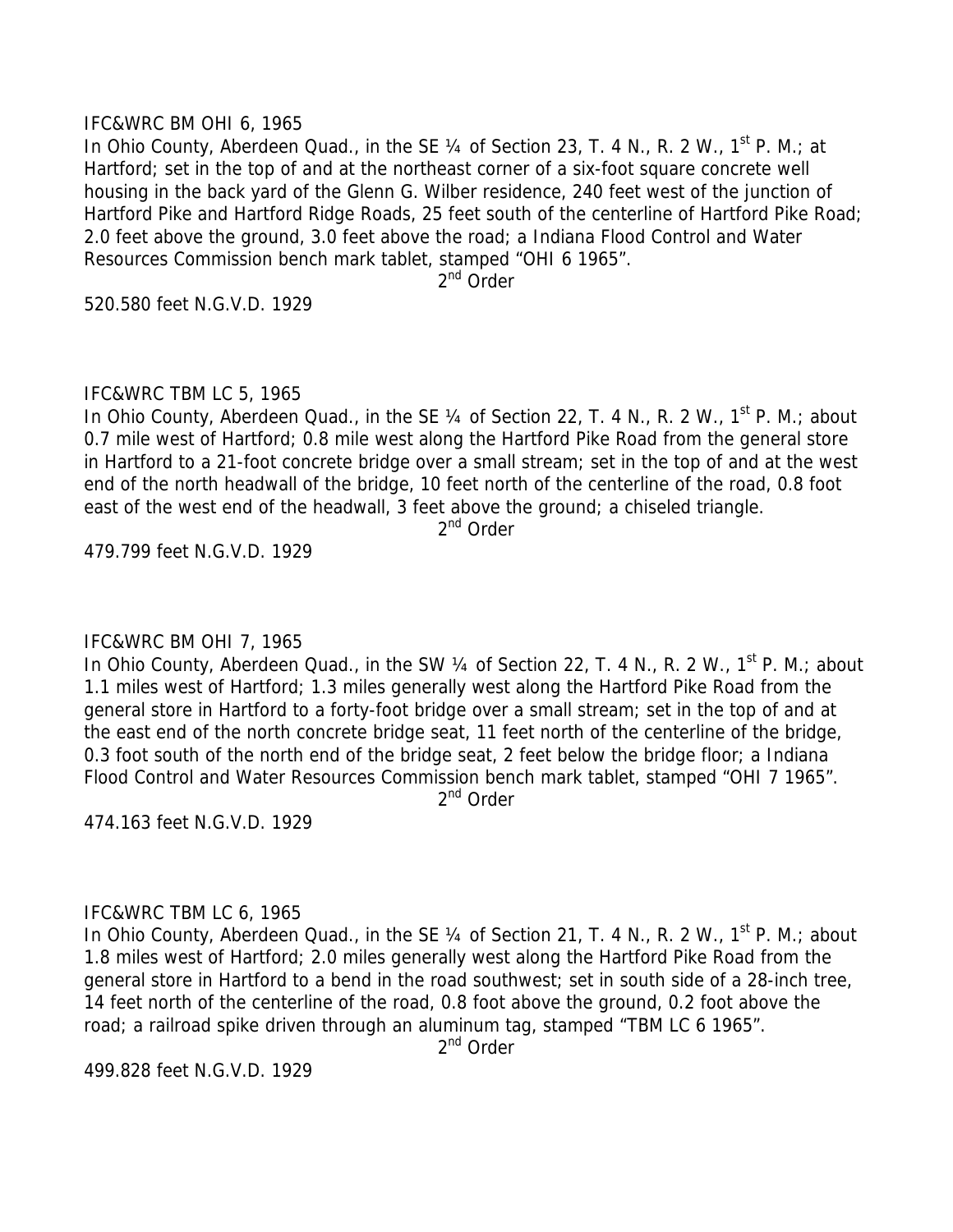#### IFC&WRC BM OHI 8, 1965

In Ohio County, Aberdeen Quad., in the SW 1/4 of Section 21, T. 4 N., R. 2 W., 1<sup>st</sup> P. M.; about 2.0 miles west of Hartford; 2.4 miles generally west and south along the Hartford Pike Road from the general store in Hartford to power pole No. TB 56E 7 on the west side of the road; set in the top of a concrete post, 15.4 feet northwest of the centerline of the road, 2.3 feet southeast of the power pole, 0.2 foot above the ground; a Indiana Flood Control and Water Resources Commission bronze bench mark tablet, stamped "OHI 8 1965".

2<sup>nd</sup> Order

480.957 feet N.G.V.D. 1929

## IFC&WRC TBM LC 7, 1965

In Ohio County, Bear Branch Quad., in the NW  $\frac{1}{4}$  of Section 28, T. 4 N., R. 2 W., 1<sup>st</sup> P. M.; about 0.6 mile east of Milton; 0.9 mile generally south along State Road 262 from the Calvary Baptist Temple in Milton to a T-road northeast (Hartford Pike Road), thence 1.0 mile generally north to a two-foot pipe culvert under the road; set in the top of and at the southwest end of the northwest concrete headwall; 120 feet southwest of the M. Sharp and son mailbox, 10 feet northwest of the centerline of the road, 0.8 foot above the road; a chiseled triangle.

2<sup>nd</sup> Order

490.883 feet N.G.V.D. 1929

## IFC&WRC TBM LC 8, 1965

In Ohio County, Bear Branch Quad., in the SW 1/4 of Section 28, T. 4 N., R. 2 W., 1<sup>st</sup> P. M.; about 0.6 mile east of Milton; 0.9 mile generally south along State Road 262 from the Calvary Baptist Temple in Milton to a T-road northeast (Hartford Pike Road), thence 0.5 mile generally north to a red house on the east bank of Laughery Creek; set in the south side of a 21-inch tree, 120 feet south of the southeast corner of the house, 35 feet west of the centerline of the roads, 0.7 foot above the ground; a railroad spike driven through an aluminum tag, stamped "TBM LC 8 1965".

2<sup>nd</sup> Order

502.017 feet N.G.V.D. 1929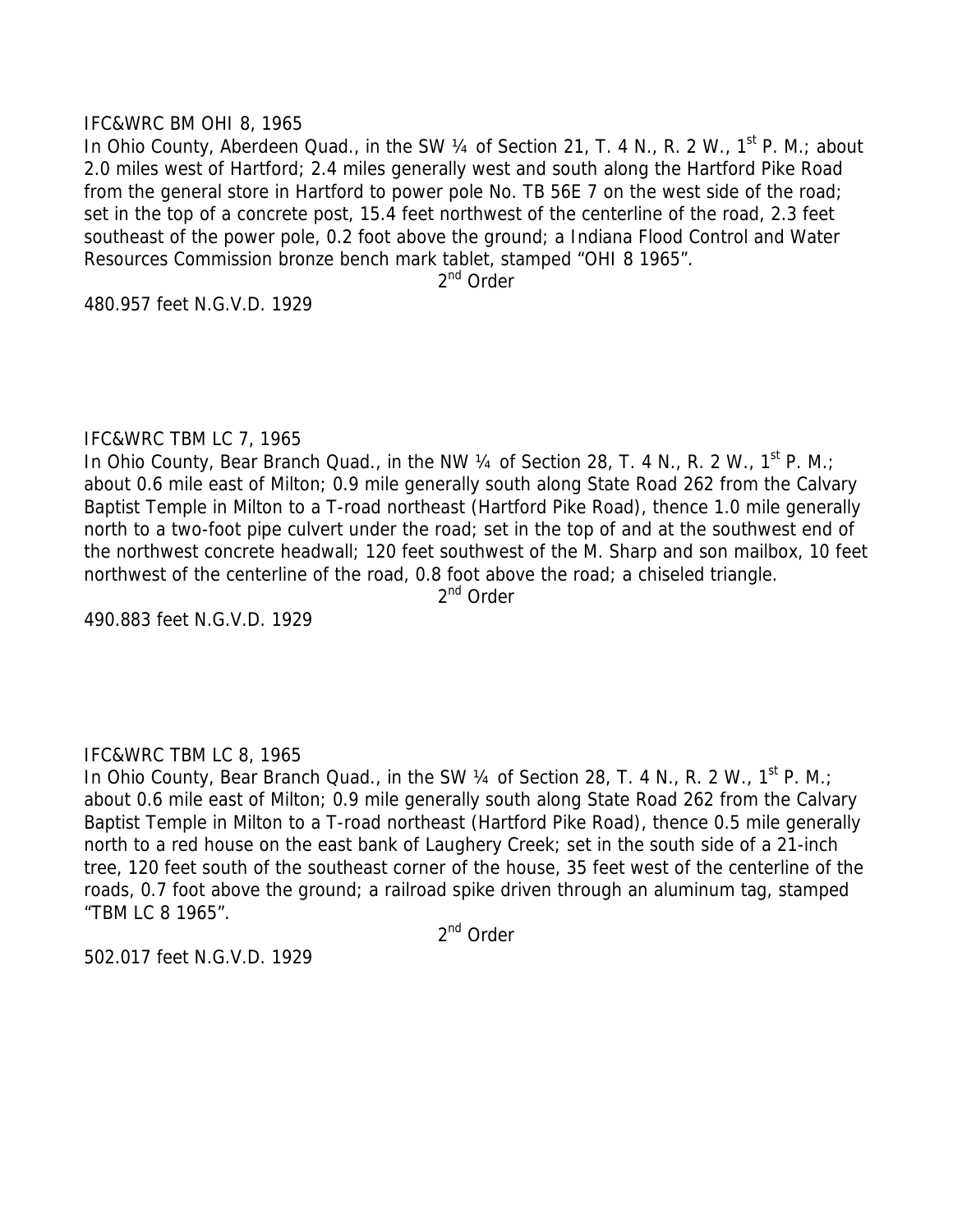## IFC&WRC BM OHI 9

In Ohio County, Bear Branch Quad., in the NE  $\frac{1}{4}$  of Section 32, T. 4 N., R. 2 W., 1<sup>st</sup> P. M.; about 0.6 mile southeast of Milton; at the State Road 262 single-span steel truss bridge over South Fork Laughery Creek; set in the top of the southeast concrete wingwall of the bridge, 13 feet north of the south end of the bridge, 10 feet east of the centerline of the bridge, 2.0 feet below the bridge floor; a Indiana Flood Control and Water Resources Commission bench mark tablet, stamped "OHI 9 1965".

2<sup>nd</sup> Order

490.435 feet N.G.V.D. 1929

## USGS TBM UE 490.7

In Ohio County, Bear Branch Quad., in the NE 1/4 of Section 32, T. 4 N., R. 2 W., 1<sup>st</sup> P. M.; about 0.6 mile southeast of Milton; at the State Road 262 single-span steel truss bridge over South Fork Laughery Creek; set in the top of the southwest concrete wingwall of the bridge, 11.8 feet south of the south end of the west side of the bridge truss, 11 feet west of the centerline of the bridge, 2.0 feet below the bridge floor; a chiseled square.

2<sup>nd</sup> Order

490.513 feet N.G.V.D. 1929

# IFC&WRC BM OHI 10, 1965

In Ohio County, Bear Branch Quad., in the SE  $\frac{1}{4}$  of Section 29, T. 4 N., R. 2 W., 1<sup>st</sup> P. M.; about 0.2 mile north of Milton; at the State Road 262 steel truss bridge over Laughery Creek; set in the top of the southwest concrete abutment of the bridge, 8 feet northwest of the centerline of the highway, 2 feet north of the south end of the abutment, 2 feet above the highway; a Indiana Flood Control and Water Resources Commission bronze bench mark tablet, stamped "OHI 10 1965".

2<sup>nd</sup> Order

494.656 N.G.V.D. 1929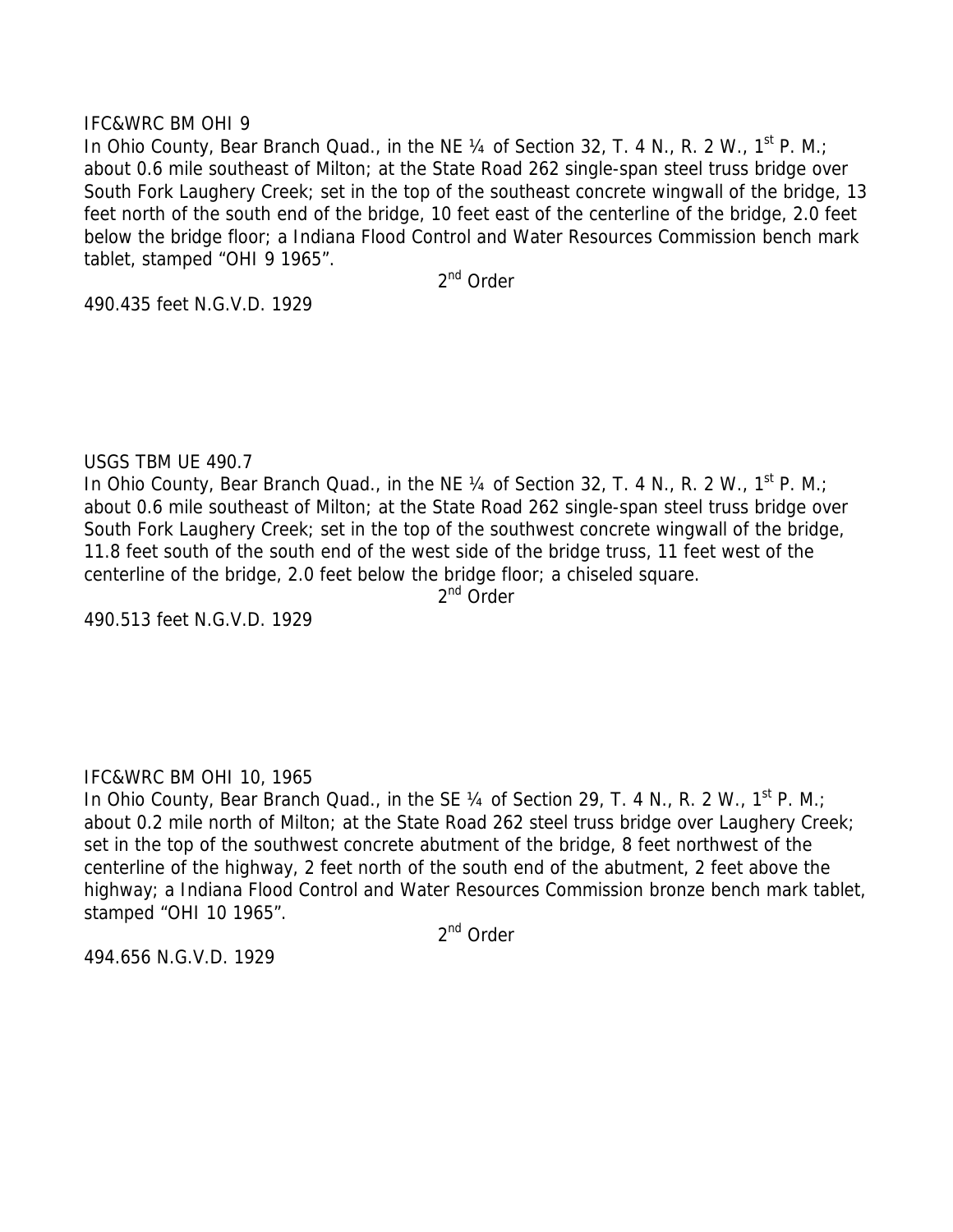## IFC&WRC TBM LC 9, 1965

In Ohio County, Bear Branch Quad., in the SW 1/4 of Section 29, T. 4 N., R. 2 W., 1<sup>st</sup> P. M.; about 0.5 mile west of Milton; 0.2 mile southwest along Bear Branch Road from its junction with State Road 262 at Calvary Baptist Temple in Milton to a T-road west (Laughery Creek Road), thence 0.4 mile generally west and south to a small cabin on the east bank of Laughery Creek; set in the north side of a 11-inch Walnut tree, 85 feet south of the southeast corner of the cabin, 15 feet west of the centerline of the road, 3.0 feet below the road, 1.0 foot above the ground; a railroad spike driven through an aluminum tag, stamped "TBM LC 9 1965".

2nd Order

499.942 feet N.G.V.D. 1929

## IFC&WRC BM OHI 11, 1965

In Ohio County, Bear Branch Quad., in the N 1/2 of Section 31, T. 4 N., R. 2 W., 1<sup>st</sup> P. M.; about 1.0 mile west-southwest of Milton; 0.2 mile southwest along Bear Branch Road from its junction with State Road 262 at the Calvary Baptist Temple in Milton to a T-road west (Laughery Creek Road), thence 1.1 miles generally west and south to a farmhouse on the north side of the road; set in the top of a concrete post, 130 feet southeast of the southeast corner of the farmhouse, 21 feet east of the centerline of the driveway, 12 feet southeast of transformer power pole No. TC 12 W 21S 51 1; 0.3 foot above the ground; a Indiana Flood Control and Water Resources Commission bronze bench mark tablet, stamped "OHI 11 1965".

2<sup>nd</sup> Order

502.008 feet N.G.V.D. 1929

## IFC&WRC TBM LC 10, 1965

In Ohio County, Bear Branch Quad., in the NW  $\frac{1}{4}$  of Section 31, T. 4 N., R. 2 W., 1<sup>st</sup> P. M.; about 1.5 miles west-southwest of Milton; 0.2 mile southwest along Bear Branch Road from its junction with State Road 262 at the Calvary Baptist Temple in Milton to a T-road west (Laughery Creek Road), thence 1.7 miles generally west to an old farmhouse foundation on the south side of the road; set in the east side of a 12-inch blazed leaning tree, 140 feet west of the northeast corner of the foundation, 22 feet northwest of the centerline of the road, 0.8 foot above the ground; a railroad spike driven through an aluminum tag, stamped "TBM LC 10 1965".

2<sup>nd</sup> Order

508.909 feet N.G.V.D. 1929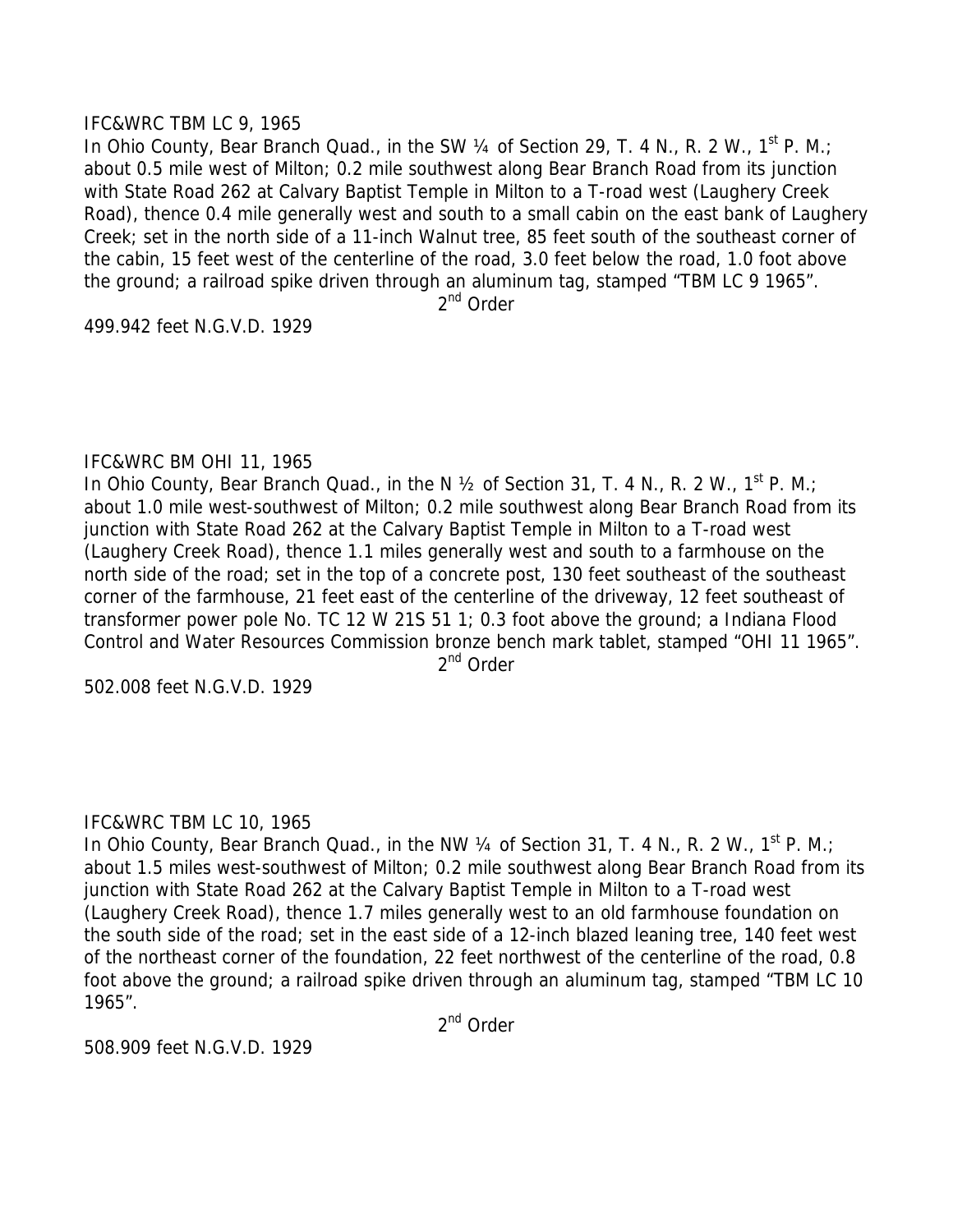## IFC&WRC TBM LC 11, 1965

In Ohio County, Bear Branch Quad., in the NE  $\frac{1}{4}$  of Section 36, T. 5 N., R. 3 W., 1<sup>st</sup> P. M.; about 1.8 miles west-southwest of Milton; 0.2 mile southwest along Bear Branch Road from its junction with State Road 262 at the Calvary Baptist Temple in Milton to a T-road west (Laughery Creek Road), thence 2.1 miles generally west and south to a small cabin on the east bank of Laughery Creek; set in the northwest side of the southwest trunk of a 16-inch twintrunked Walnut tree, 39.7 feet southwest of the south corner of a lone cabin on the west side of the road, 11.6 feet northwest of the centerline of the road, 1.3 feet above the ground, 0.6 foot below the road; a railroad spike driven through an aluminum tag, stamped "TBM LC 11 1965".

2<sup>nd</sup> Order

506.965 feet N.G.V.D. 1929

# IFC&WRC TBM LC 12, 1965

In Ohio County, Bear Branch Quad., in the NE  $\frac{1}{4}$  of Section 1, T. 4 N., R. 3 W., 1<sup>st</sup> P. M.; about 2.1 miles southwest of Milton; 0.2 mile southwest along Bear Branch Road from its junction with State Road 262 at the Calvary Baptist Temple in Milton to a T-road west (Laughery Creek Road), thence 2.8 miles generally west and south to where Laughery Creek bends to the west; set in the west side of a 20-inch Walnut tree, 500 feet southeast along the road from the south side of a lone cabin, 14 feet east of the centerline of the road, 2.0 feet above the road, 0.7 foot above the ground; a railroad spike driven through an aluminum tag, stamped "TBM LC 12 1965".

2<sup>nd</sup> Order

531.397 feet N.G.V.D. 1929

# IFC&WRC BM OHI 12, 1965

In Ohio County, Bear Branch Quad., in the NW 1/4 of Section 1, T. 4 N., R. 3 W., 1<sup>st</sup> P. M.; about 2.7 miles southwest of Milton; 0.2 mile southwest along Bear Branch Road from its junction with State Road 262 at the Calvary Baptist Temple in Milton to a T-road west (Laughery Creek Road), thence 3.6 miles generally west and south to the C.A. Land residence; set in the top of a concrete post, 110 feet west of the residence mailbox; 16 feet north of the centerline of the road, 1.0 foot west of a steel rod witness post, 0.2 foot above the ground; a Indiana Flood Control and Water Resources Commission bronze bench mark tablet, stamped "OHI 12 1965".

2<sup>nd</sup> Order

557.228 feet N.G.V.D. 1929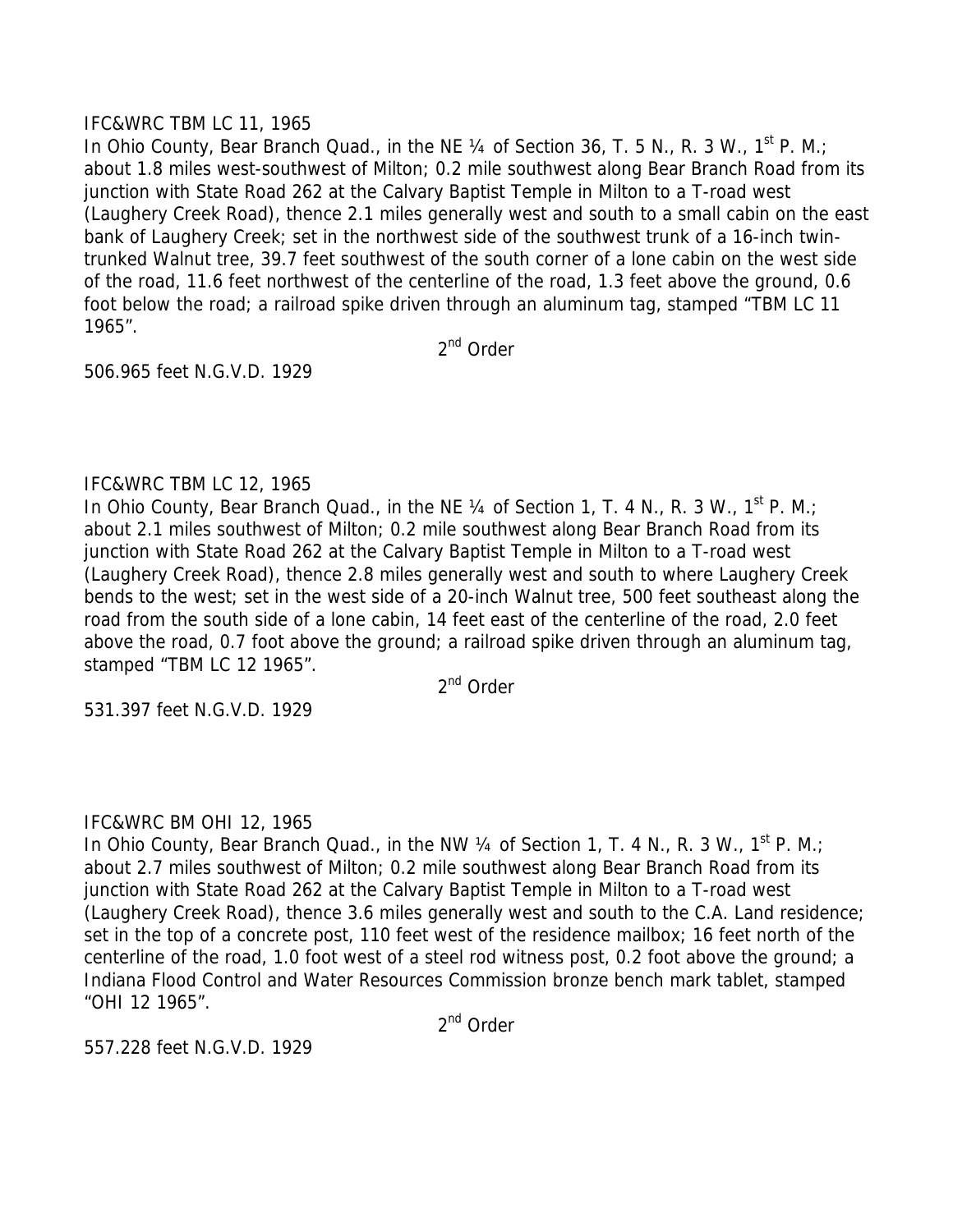## IFC&WRC TBM LC 13, 1965

In Ohio County, Bear Branch Quad., in the SW 1/4 of Section 1, T. 4 N., R. 3 W., 1<sup>st</sup> P. M.; about 3.2 miles southwest of Milton; 0.2 mile southwest along Bear Branch Road from its junction with State Road 262 at the Calvary Baptist Temple in Milton to a T-road west (Laughery Creek Road), thence 4.2 miles generally west and south to a clearing on the south side of the road; set in the northeast side of a fifty-inch tree, 10 feet north of the centerline of the road, 1 foot above the road, 0.7 foot above the ground; a railroad spike driven through an aluminum tag, stamped "TBM LC 13 1965".

2<sup>nd</sup> Order

531.795 feet N.G.V.D. 1929

## USGS RM 3

In Ohio County, Bear Branch Quad., in the SW 1/4 of Section 2, T. 4 N., R. 3 W., 1<sup>st</sup> P. M.; about 3.5 miles southwest of Milton; 0.2 mile southwest along bear Branch Road from its junction with State Road 262 at the Calvary Baptist Temple in Milton to a T-road west (Laughery Creek Road), thence 4.8 miles generally west and south to a private road north, thence 0.2 mile north to a U.S. Geological Survey Stream Gaging Station on the east bank of Laughery Creek; set in the top of a concrete post, 32 feet north of and 7 feet west of the center of the pipe well; a U.S. Geological Survey gaging station tablet. 2<sup>nd</sup> Order

540.765 N.G.V.D. 1929

# USGS RM 6

In Ohio County, Bear Branch Quad., in the SW 1/4 of Section 2, T. 4 N., R. 3 W., 1<sup>st</sup> P. M.; about 3.5 miles southwest of Milton; 0.2 mile southwest along bear Branch Road from its junction with State Road 262 at the Calvary Baptist Temple in Milton to a T-road west (Laughery Creek Road), thence 4.8 miles generally west and south to a private road north, thence 0.2 mile north to a U.S. Geological Survey Stream Gaging Station on the east bank of Laughery Creek; set on the southeast corner of the staff section (10.14-13.54) foundation; a chiseled square.

2<sup>nd</sup> Order

573.623 N.G.V.D. 1929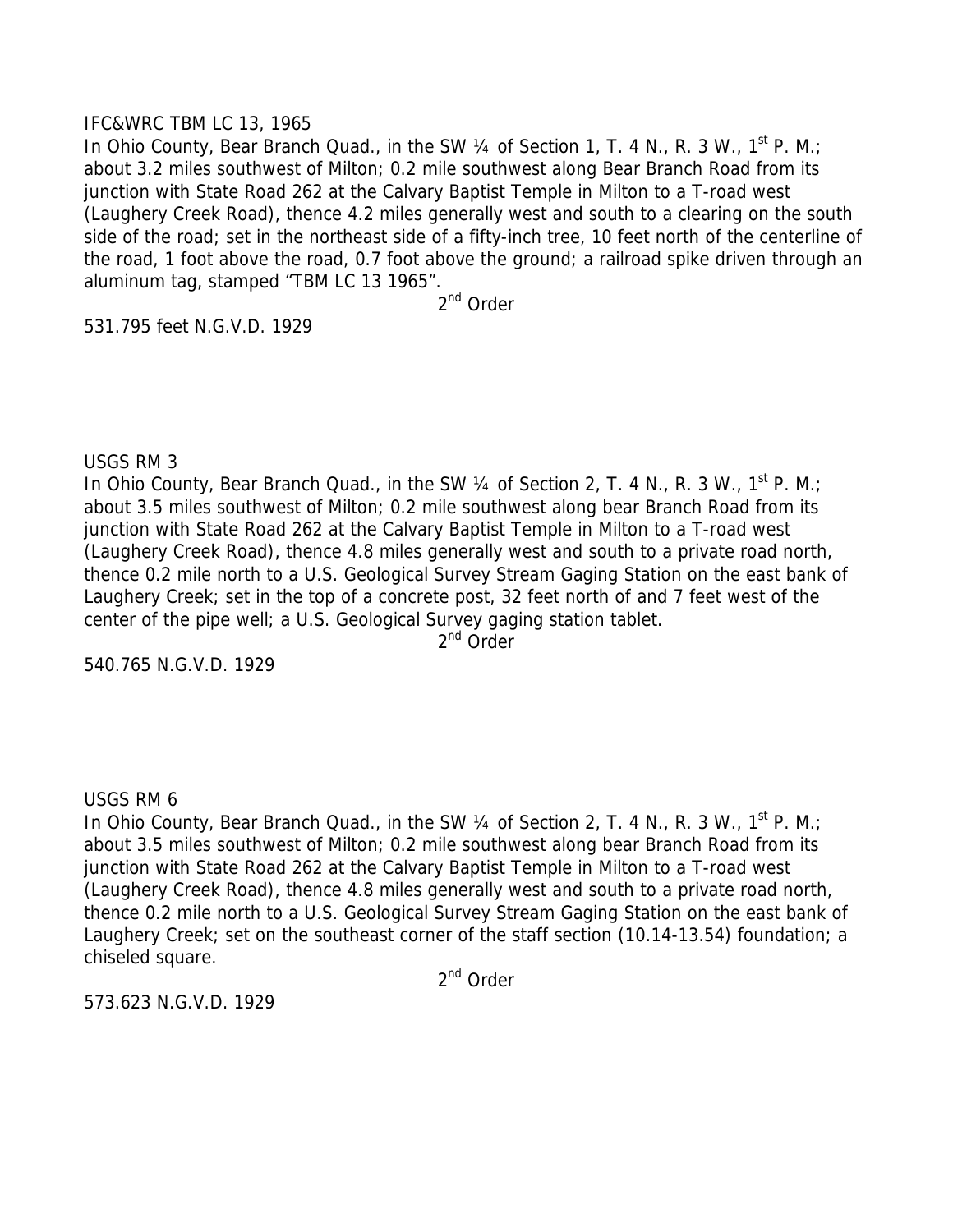## USGS TBM UE 577.6

In Dearborn County, Bear Branch Quad., in the E 1/2 of Section 9, T. 4 N., R. 3 W., 1<sup>st</sup> P. M.; about 2.6 miles south of Farmers Retreat; 3.1 miles generally south along a paved road from its junction with State Road 62 at the St. John's Lutheran Church in Farmers Retreat to a single-span steel truss bridge over Laughery Creek (Lost Bridge); set in the top of and at the north corner of the bridge floor, 8 feet northwest of the centerline of the bridge, 0.7 foot southwest of the northeast end of the bridge floor; a painted square.

2<sup>nd</sup> Order

577.409 N.G.V.D. 1929

## IFC&WRC BM OHI 13, 1965

In Ohio County, Bear Branch Quad., in the SE 1/4 of Section 9, T. 4 N., R. 3 W., 1<sup>st</sup> P. M.; about 2.6 miles south of Farmers Retreat; 3.1 miles generally south along a paved road from its junction with State Road 62 at the St. John's Lutheran Church in Farmers Retreat to a single-span steel truss bridge over Laughery Creek; set in the top of the west concrete wing wall, 12 feet northwest of the centerline of the bridge, level with the bridge floor; a Indiana Flood Control and Water Resources Commission bench mark tablet, stamped "OHI 13 1965". 2<sup>nd</sup> Order

576.734 N.G.V.D. 1929

# USGS BM 31 EOM 1957

In Dearborn County, Bear Branch Quad., in the NE  $\frac{1}{4}$  of Section 9, T. 4 N., R. 3 W., 1<sup>st</sup> P. M.; about 2.2 miles south of Farmers Retreat; 2.6 miles generally south along a paved road from its junction with State Road 62 at the St. John's Lutheran Church in Farmers Retreat to a Troad west; set in the top of a concrete post, 81 feet south of the centerline of the road west, 12 feet west of the centerline of the north-south road, 2.0 feet east of power pole No. ED 172 W 28 N 2, 0.3 foot above the ground; a U.S. Geological Survey bench mark tablet, stamped "31 EOM 1957 598".

2<sup>nd</sup> Order

598.202 N.G.V.D. 1929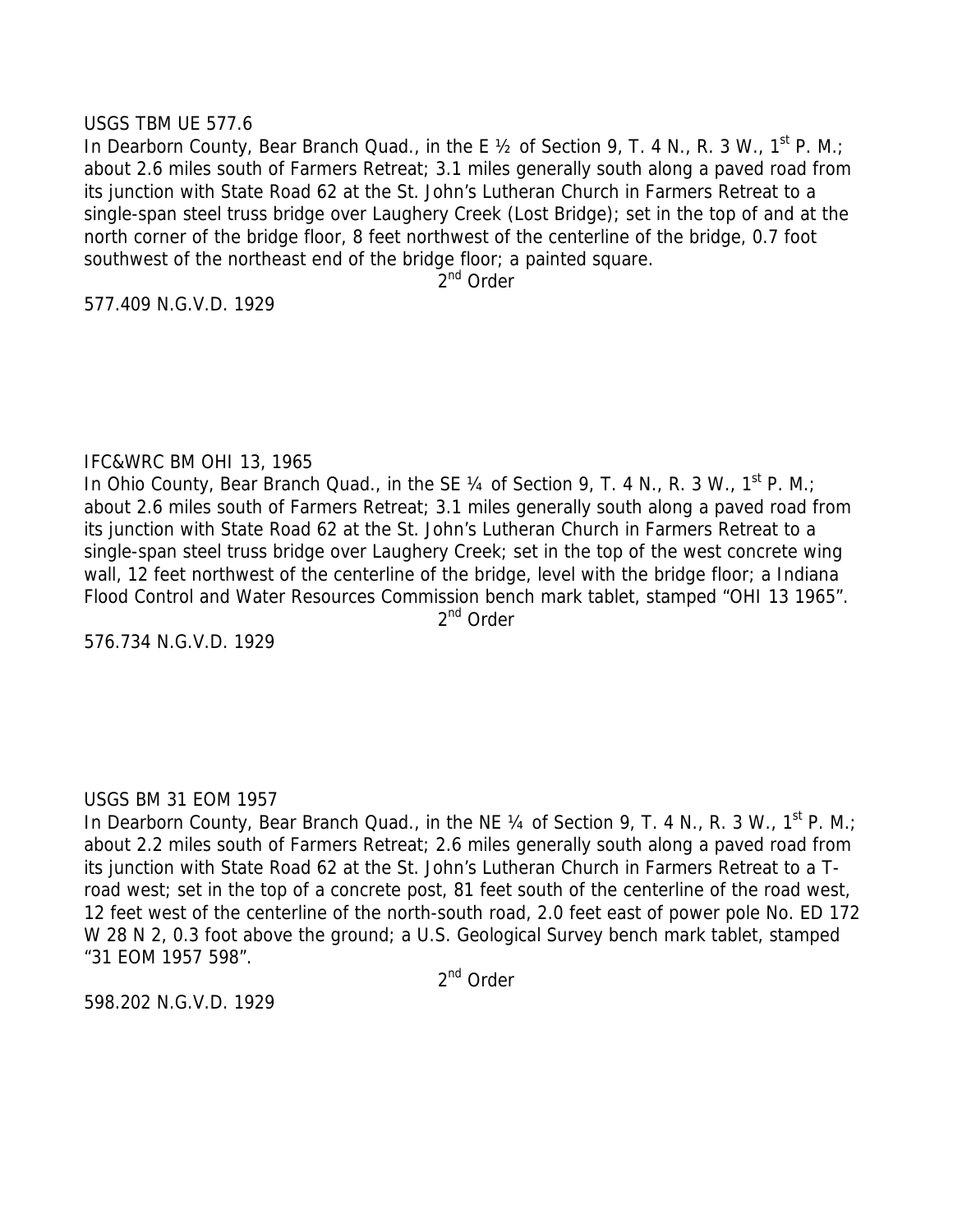## IFC&WRC BM DEA 6, 1965

In Dearborn County, Bear Branch Quad., in the NE 1/4 of Section 8, T. 4 N., R. 3 W., 1<sup>st</sup> P. M.; about 2.3 miles southwest of Farmers Retreat; 2.6 miles generally south along a paved road from its junction with State Road 62 at the St. Johns Lutheran Church in Farmers Retreat to a T-road west, thence 1.0 mile west to a small cabin at a ford across Laughery Creek; set in the top of a concrete post near the top of the high east bank in the southwest corner of an open field, 75 feet northeast of the northeast corner of the cabin, 70 feet north of the centerline at the bend of the road, 4.0 feet east of the top of the east bank, 0.7 foot northwest of a yellow painted steel witness rod, 0.3 foot above the ground; a Indiana Flood Control and Water Resources Commission bench mark tablet, stamped "DEA 6 1965".

2<sup>nd</sup> Order

593.050 N.G.V.D. 1929

# IFC&WRC BM DEA 7, 1965

In Dearborn County, Bear Branch Quad., in the NE  $\frac{1}{4}$  of Section 5, T. 4 N., R. 3 W., 1<sup>st</sup> P. M.; about 1.6 miles southwest of Farmers Retreat; 0.4 mile south along a paved road from its junction with State Road 62 at the St. John's Lutheran Church in Farmers Retreat to an eastwest crossroad, thence 1.6 miles generally west and south to a ford across Laughery Creek and a 27-foot concrete bridge over a small stream; set in the top of the southeast concrete wingwall of the bridge, 11 feet south of the centerline of the road, 0.6 foot east of the west face of the wingwall, 1.0 foot above the road; a Indiana Flood Control and Water Resources Commission bench mark tablet, stamped "DEA 7 1965".

2<sup>nd</sup> Order

595.820 N.G.V.D. 1929

# IFC&WRC TBM LC 16, 1965

In Dearborn County, in the NW  $\frac{1}{4}$  Section 5, T. 4 N., R. 3 W., 1<sup>st</sup> P. M.; about 2.2 miles southwest of Farmers Retreat; 0.4 mile south along a paved road from its junction with S.R. 62 at the St. John's Lutheran Church in Farmers Retreat to an east-west crossroad, thence 2.3 miles generally west and south to a ford across Laughery Creek; set in the west side of an 18 inch tree, 130 feet east from the ford, 75 feet south from a white cabin, 16 feet east from the centerline of the driveway to the cabin, 11 feet north from the centerline of the road, 1 foot above the ground; a railroad spike driven through an aluminum tag, stamped "TBM LC 16 1965".

2nd Order

609.193 feet N.G.V.D. 1929